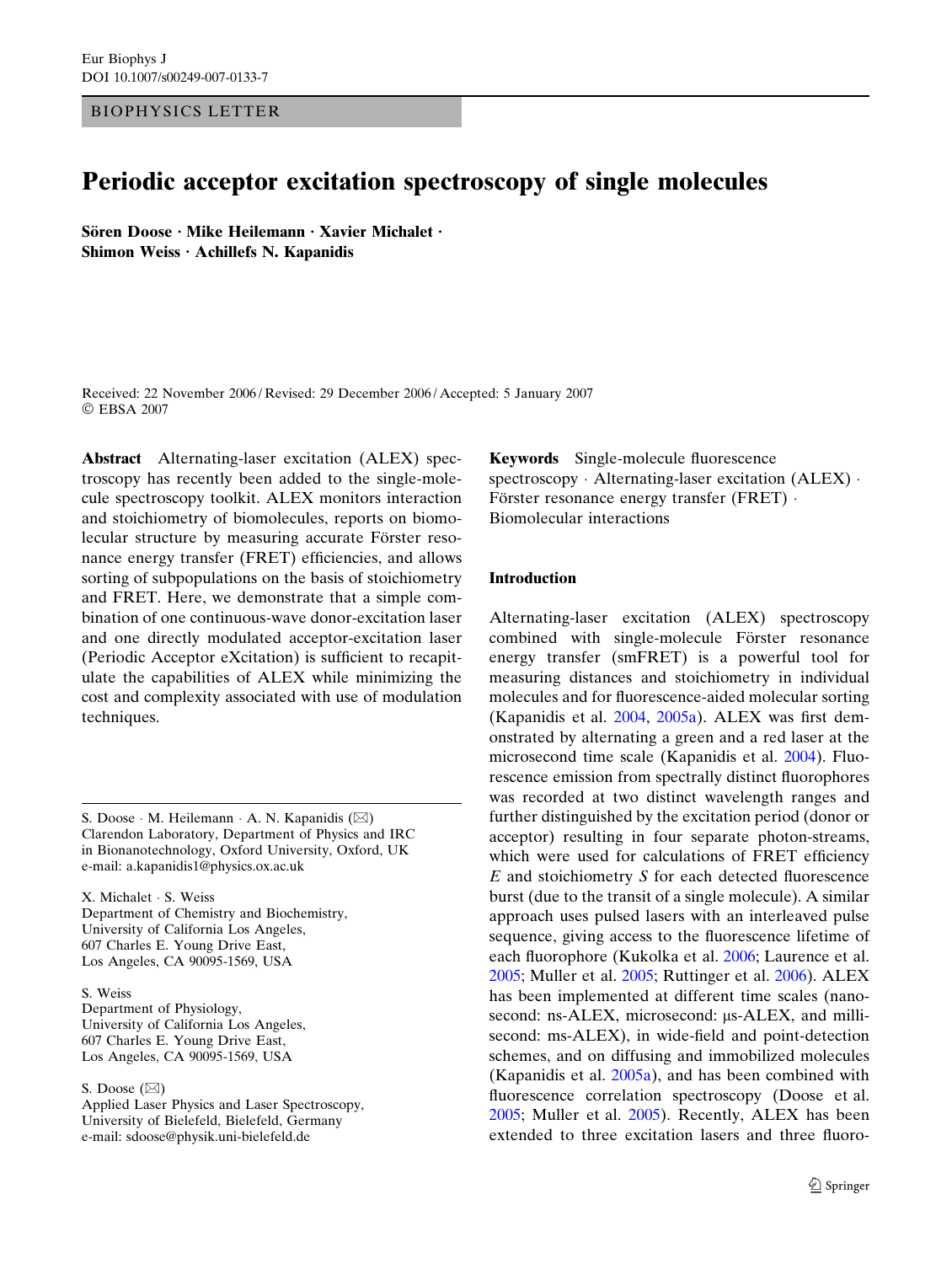<span id="page-1-0"></span>phores (3-color ALEX), a format that identifies populations containing up to three fluorophores, and obtains structural information by measuring up to three distances within single molecules (Lee et al. [2007\)](#page-5-0).

The advantages of ALEX over smFRET (Deniz et al. [1999;](#page-4-0) Ha [2001\)](#page-4-0) or coincidence methods (Li et al. [2003;](#page-5-0) Schwille et al. [1997\)](#page-5-0) have been demonstrated by measuring accurate-FRET efficiencies (Lee et al. [2005\)](#page-5-0), and by studying protein–DNA interactions (Kapanidis et al. [2004](#page-4-0)), gene transcription mechanisms (Kapanidis et al. [2005b](#page-4-0)), and biopolymer flexibility (Laurence et al. [2005](#page-5-0)). ALEX is also useful for FRETbased studies of biomolecular dynamics, since it distinguishes between true conformational changes and fluorophore photophysics [such as photoinduced on/off switching of carbocyanine dyes (Bates et al. [2005;](#page-4-0) Heilemann et al. [2005\)](#page-4-0), typical FRET acceptors].

Currently, implementing  $\mu$ s-ALEX requires (i) adding electro-optical modulators and the associated polarization optics to each excitation laser used (Kapanidis et al. [2004\)](#page-4-0), or (ii) coupling several laser wavelengths to an acousto-optical modulator (Nir et al. [2006\)](#page-5-0), or (iii) using directly modulatable lasers, equipment that can be costly and represent an additional level of complexity. To simplify the use of  $\mu$ s-ALEX and thus increase its appeal to a wider scientific community, we describe here a simplified version of ls-ALEX, in which we dispense of modulating the donor-excitation laser, dubbed PAX for Periodic Acceptor eXcitation. Using doubly labeled DNA oligonucleotides as standards, we demonstrate that PAX is equivalent to conventional  $\mu$ s-ALEX in terms of extraction of the stoichiometry  $S$  and FRET efficiency  $E$  parameters.

## Materials and methods

## Sample preparation

Fluorescently labeled double-stranded DNA fragments with 35 bases were used as in Kapanidis et al.  $(2004)$  $(2004)$ . For single-molecule measurements, DNAs were diluted in 10 mM HEPES-HCl, pH 7.0, 500 mM NaCl, 100 lg/ml BSA, 1 mM mercaptoethylamine, and 5% glycerol; the final concentration was ~100 pM.

# Optical setup

All experiments were performed on a home-built confocal microscope as illustrated in Fig. [1.](#page-2-0) Two laser beams [from a 532 nm green Nd:YAG laser (Samba, Cobolt AB), and a 638 nm red diode laser (Cube, Coherent)] were coupled through a single-mode optical fiber (cut-off wavelength 488 nm, Thorlabs) into the optical path of an inverted microscope (IX71, Olympus). The red laser was modulated at 10 kHz using TTL signals. In PAX, the green laser was not modulated; in ALEX, the green laser was modulated using an electro-optical modulator (EOM) and a polarizer (P) (Kapanidis et al. [2004\)](#page-4-0). Laser power was 300 and 80  $\mu$ W for the green and red laser, respectively, measured without modulation at the objective nosepiece. The beams were combined by a dichroic mirror (DM1) and focused through an oil-immersion objective (OBJ) (UPlanSApo 60×, 1.35NA, Olympus)  $30 \mu m$  in solution. Fluorescence from diffusing molecules was collected through the objective, separated from excitation by a dichroic mirror (DM2), spatially filtered [using a 50  $\mu$ m pinhole (PH)], spectrally filtered [using a 585DF70 and a 650LP filter for the green and red channel, respectively, (F1) and (F2)] and detected using avalanche photodiodes [SPCM-AQR 14; Perkin Elmer, (APD1) and (APD2)]. Fluorescence bursts were identified and fluorescence contributions to the different channels computed. Background contributions were estimated from time traces of the four photon streams and subtracted from individual bursts for calculation of  $E$  and  $S$  values. Leakage and direct excitation were estimated from D-only and A-only samples, respectively. Only bursts with  $F_{A_{\text{ex}}}^{A_{\text{em}}} > 30$  (for ALEX) and  $\tilde{F}_{A_{\text{exc}}}^{A_{\text{em}}} > 30$  (for PAX) were included in analysis. E histograms were calculated from all bursts with  $S > 0.3$  to reject A-only bursts. S histograms were calculated from all detected bursts. The correctiondetection factor  $\gamma$  was estimated to  $\gamma \approx 1$  from a linear plot of  $1/S$  as a function of  $E_{PR}$  (Eq. 6).

# Theory

Use of conventional ALEX results in four distinct photon-emission streams, corresponding to four distinct photon counts for every fluorescence burst (the observable from a single molecule diffusing through the confocal observation volume). Including crosstalk terms, the four photon counts for a single burst are  $F_{D_{\text{exc}}}^{D_{\text{em}}}, F_{D_{\text{exc}}}^{A_{\text{em}}}, F_{A_{\text{exc}}}^{A_{\text{em}}}$  and  $F_{A_{\text{exc}}}^{D_{\text{em}}}$  [see Lee et al. [\(2005\)](#page-5-0)]. For a typical FRET pair comprising a donor fluorophore  $(D)$ and a red-shifted acceptor fluorophore  $(A)$ , the FRET signal is included in the  $F_{D_{\text{ex}}}^{A_{\text{em}}}$  photon count, which also includes crosstalk terms such as the  $D$ -emission into the A-detection channel ( $D$ -leakage, Lk), and the  $A$ -emission due to A-direct-excitation at the D-excitation wavelength (A–direct-excitation, Dir) (Lee et al. [2005](#page-5-0)). The crosstalk photons need to be calculated and sub-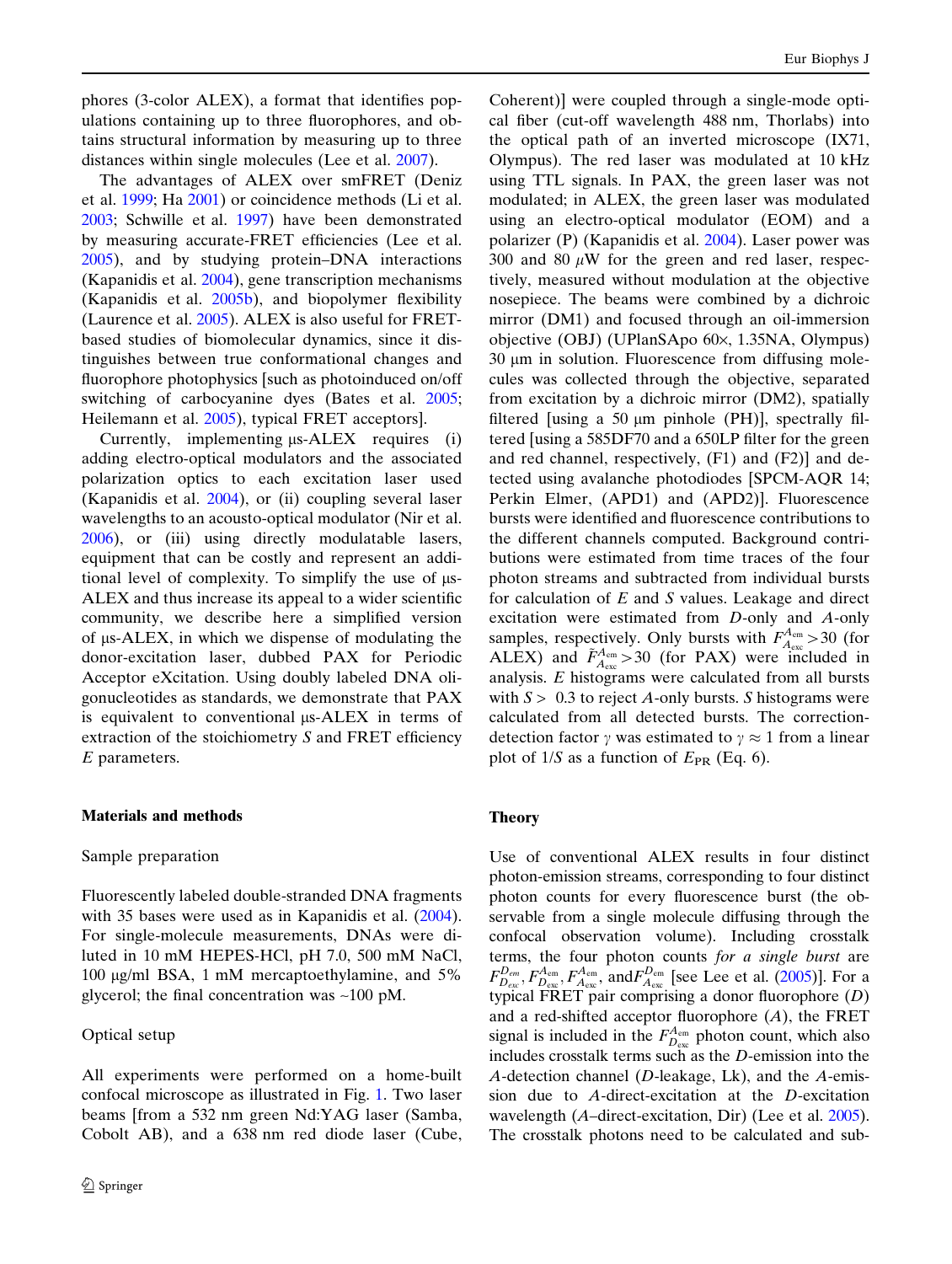<span id="page-2-0"></span>**Fig. 1** Comparison of PAX and ALEX instrumentation and E–S histogram. The confocal setup with either PAX or ALEX excitation path is illustrated as described in ''[Materials and methods](#page-1-0)''. Box  $E_{PR}$ -S histograms recorded using PAX (left) and ALEX (right) for a 20 bp D–A separation DNA



tracted for measuring accurate FRET from single molecules (Lee et al. [2005](#page-5-0)). The Lk crosstalk is defined as

$$
Lk = l F_{D_{\text{exc}}}^{D_{\text{em}}} \tag{1}
$$

where  $l$  is the  $D$ -leakage coefficient, determined using where *t* is the *D*-leakage coefficient, determined using<br>the ratio  $F_{D_{\text{exc}}}^{A_{\text{em}}} / F_{D_{\text{exc}}}^{D_{\text{em}}}$  as measured for *D*-only species. The Dir crosstalk is defined as Dir =  $dF_{A_{\text{exc}}}^{A_{\text{em}}}$ , where d is the A-direct-excitation coefficient, and determined is the A-direct-excitation coefficient, and determined<br>using the ratio  $F_{D_{\text{exc}}}^{A_{\text{em}}} / F_{A_{\text{exc}}}^{A_{\text{em}}}$  as measured for A-only species. The FRET efficiency  $E$  for a single burst is defined as:

$$
E = \frac{F^{\text{FRET}}}{\gamma F_{D_{\text{exc}}}^{D_{\text{em}}} + F^{\text{FRET}}},\tag{2}
$$

where  $F^{\text{FRET}} = F_{D_{\text{exc}}}^{A_{\text{em}}} - \text{Lk} - \text{Dir}$  and  $\gamma$  is a detectioncorrection factor that depends on the fluorophore quantum yields and the emission-channel detection efficiencies (Lee et al. [2005\)](#page-5-0). The stoichiometry ratio  $S_{\gamma}$  for a single burst is defined as:

$$
S_{\gamma} = \frac{\gamma F_{D_{\text{exc}}}^{D_{\text{em}}} + F^{\text{FRET}}}{\gamma F_{D_{\text{exc}}}^{D_{\text{em}}} + F^{\text{FRET}} + F_{A_{\text{exc}}}^{A_{\text{em}}}}.
$$
\n(3)

Both  $E$  and  $S<sub>y</sub>$  are not directly observable in an experiment with unknown  $\gamma$ . We thus define the ratios  $E_{PR}$  and S as y-independent experimental observables:

$$
E_{\rm PR} = \frac{F^{\rm FRET}}{F_{D_{\rm exc}}^{D_{\rm em}} + F^{\rm FRET}},\tag{4}
$$

$$
S = \frac{F_{D_{\text{exc}}}^{D_{\text{em}}} + F^{\text{FRET}}}{F_{D_{\text{exc}}}^{D_{\text{em}}} + F^{\text{FRET}} + F_{A_{\text{exc}}}^{A_{\text{em}}}},\tag{5}
$$

where S is a function dependent of  $E_{PR}$ ; this relation is used to measure  $\gamma$  from experimental data (Lee et al. [2005](#page-5-0)):

$$
1/S = 1 + \gamma \beta + \beta (1 - \gamma) E_{PR} = \Omega + \Sigma E_{PR}, \tag{6}
$$

with  $\beta = \Omega + \Sigma - 1$  and  $\gamma = (\Omega - 1)/(\Omega + \Sigma - 1)$  ( $\Omega$  and  $\Sigma$  are the intercept and slope, respectively, of the linear relation in Eq. 6).

In PAX, the photon count  $F_{A_{\text{exc}}}^{A_{\text{em}}}$  is not experimentally observable (due to continuous  $D$ -excitation). However,  $F_{A_{\text{exc}}}^{A_{\text{em}}}$  can be calculated from the observed  $F_{D_{\text{exc}}+A_{\text{exc}}}^{A_{\text{em}}}$  (the photon count for A-emission under simultaneous D- and A-based excitation) and  $F_{D_{\text{exc}}}^{A_{\text{em}}}$ .

$$
\tilde{F}_{A_{\text{exc}}}^{A_{\text{em}}} = F_{D_{\text{exc}}+A_{\text{exc}}}^{A_{\text{em}}} - F_{D_{\text{exc}}}^{A_{\text{em}}} \tag{7}
$$

where  $\tilde{F}$  denotes a photon count measured indirectly; hereafter, the notation  $\tilde{X}$  will refer to variables that depend on  $\tilde{F}_{A_{\text{exc}}}^{A_{\text{em}}}$  (as in PAX) rather than on  $F_{A_{\text{exc}}}^{A_{\text{em}}}$  (as in ALEX). Combining Eq. 4, 5 and 7 we find an expression for  $E_{\text{PR}}$  and S based on PAX observables: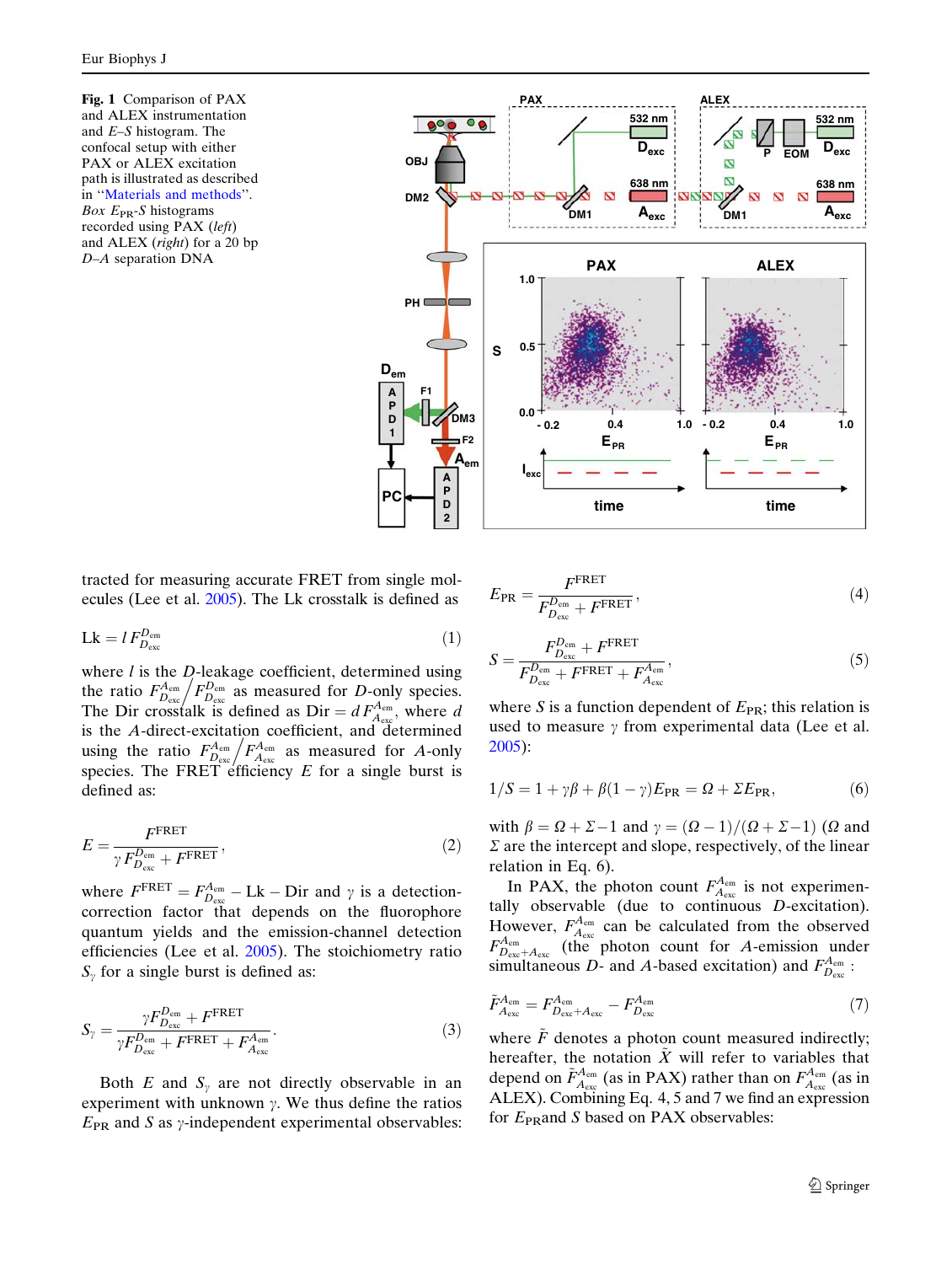<span id="page-3-0"></span>
$$
\tilde{E}_{\rm PR} = \frac{\tilde{F}^{\rm FRET}}{F_{D_{\rm exc}}^{D_{\rm em}} + \tilde{F}^{\rm FRET}},\tag{8}
$$

$$
\tilde{S} = \frac{F_{D_{\text{exc}}}^{D_{\text{em}}} + \tilde{F}^{\text{FRET}}}{F_{D_{\text{exc}}}^{D_{\text{em}}} + \tilde{F}^{\text{FRET}} + F_{D_{\text{exc}}+A_{\text{exc}}}^{A_{\text{em}}} - F_{D_{\text{exc}}}^{A_{\text{em}}}} = \frac{F_{D_{\text{exc}}}^{D_{\text{em}}} + \tilde{F}^{\text{FRET}}}{F_{D_{\text{exc}}}^{D_{\text{em}}} + F_{D_{\text{exc}}}^{A_{\text{em}}} - \text{Lk} - \tilde{\text{Dir}}}.
$$
\n(9)

To accurately evaluate Eqs. 8, 9, we need to determine Lk and  $\tilde{D}$ ir since  $\tilde{F}^{FRET} = F_{D_{\text{exc}}}^{A_{\text{em}}} - Lk - \tilde{D}$ ir. The leakage crosstalk is determined as described above, whereas to estimate the A-direct excitation, we use Eq. 7, replacing  $F_{A_{\text{exc}}}^{A_{\text{em}}}$  with  $\tilde{F}_{A_{\text{exc}}}^{A_{\text{em}}}$ :

$$
\tilde{\mathbf{Dir}} = d\,\tilde{F}_{A_{\rm exc}}^{A_{\rm em}} = d\left(F_{D_{\rm exc}+A_{\rm exc}}^{A_{\rm em}} - F_{D_{\rm exc}}^{A_{\rm em}}\right),\tag{10}
$$

where  $d = F_{D_{\text{exc}}}^{A_{\text{em}}} / (F_{D_{\text{exc}}+A_{\text{exc}}}^{A_{\text{em}}} - F_{D_{\text{exc}}}^{A_{\text{em}}} )$  is determined from A-only species.

### Results

To compare PAX and ALEX, we collected data from three samples of 100 pM solutions of 35 bp dsDNA with  $D-A$  separations of 10, 20, and 30 bp [as in Kapanidis et al. ([2004\)](#page-4-0)]. We collected data in ALEX mode and computed  $E-S$  histograms as described (Lee et al. [2005\)](#page-5-0). We repeated the measurement using PAX by modulating only the red laser (using identical excitation powers, measured without modulation). After identification of fluorescence bursts and background subtraction, we constructed  $E-S$  histograms (Fig. [1\)](#page-2-0) for A-containing bursts (selected using thresholds of  $F_{A_{\text{exc}}}^{A_{\text{em}}} > 30$  or  $\tilde{F}_{A_{\text{exc}}}^{A_{\text{em}}} > 30$  for ALEX and PAX, respectively; this filtering removes D-only molecules). Leakage and direct excitation were estimated from D-only and A-only samples, respectively, to be  $l \sim 8\%$  and  $d \sim 10\%$ . The detection-correction factor was  $\gamma \sim 1$  (Eq. 6).

Fig. 2 Collapse of  $E_{PR}$ -S histograms for D–A labeled species on the  $E_{PR}$  (left) and S (right) axes. Each graph shows the  $E_{PR}$  or S distribution recorded using ALEX (black) and PAX (red) for DNA with D–A separation of 10  $(a)$ , 20  $(b)$ and 30 (c) bp.  $E_{PR}$  histograms are calculated only for  $D-A$ molecules (using  $S > 0.3$  to reject A-only bursts). S histograms were calculated from all bursts

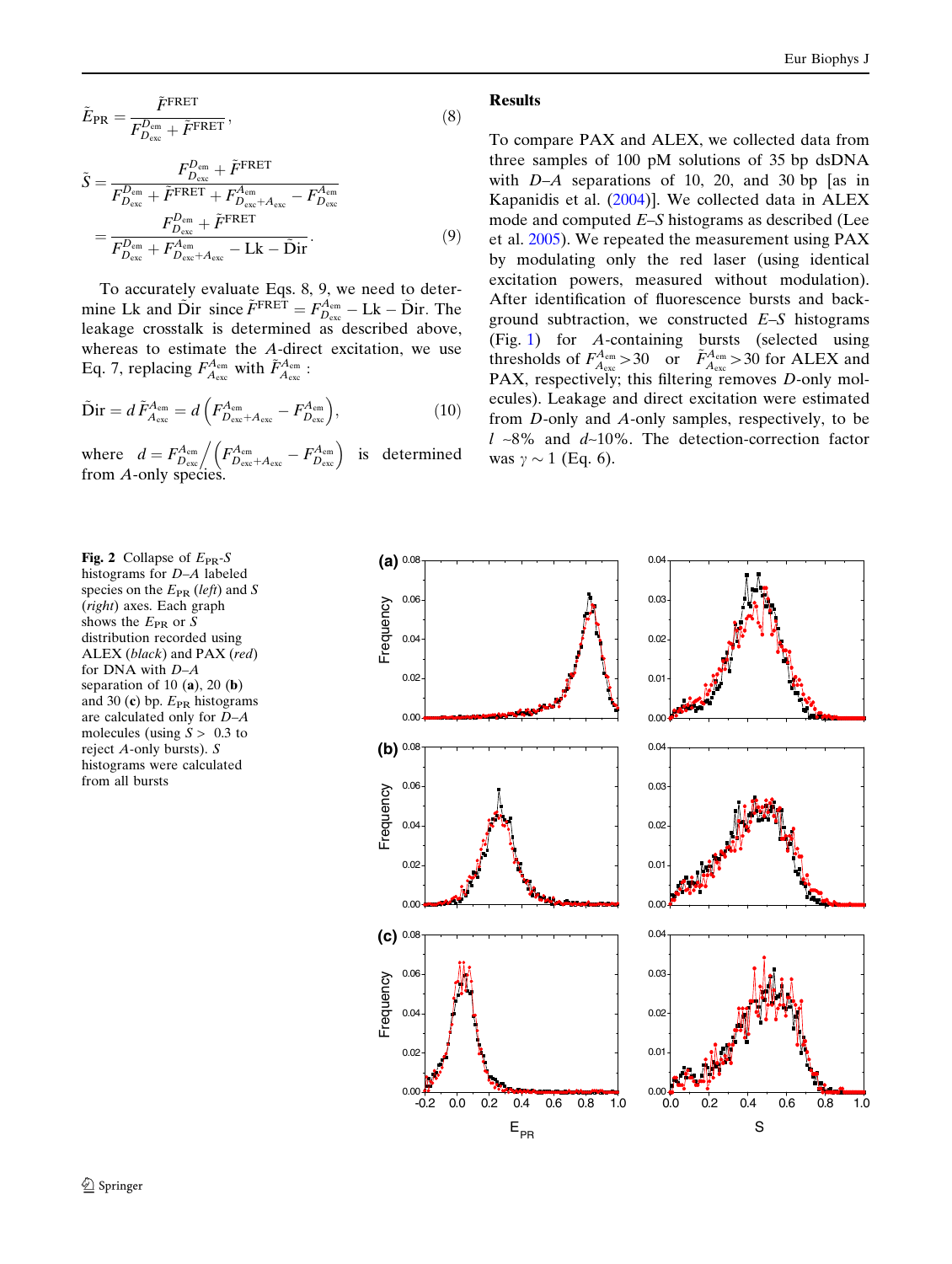| $D-A$ separation<br>(bp) | <b>ALEX</b>  |            |       |            | <b>PAX</b>   |            |       |            |
|--------------------------|--------------|------------|-------|------------|--------------|------------|-------|------------|
|                          | $E_{\rm PR}$ |            |       |            | $E_{\rm PR}$ |            |       |            |
|                          | Mean         | <b>STD</b> | Mean  | <b>STD</b> | Mean         | <b>STD</b> | Mean  | <b>STD</b> |
| 10                       | 0.773        | 0.144      | 0.428 | 0.130      | 0.776        | 0.151      | 0.433 | 0.147      |
| 20                       | 0.275        | 0.123      | 0.414 | 0.160      | 0.261        | 0.127      | 0.441 | 0.164      |
| 30                       | 0.052        | 0.117      | 0.462 | 0.163      | 0.046        | 0.107      | 0.477 | 0.157      |

<span id="page-4-0"></span>**Table 1** Means and standard deviations of  $E_{PR}$  and S distributions measured using ALEX and PAX

Errors of the mean calculated from STD and the number of bursts for each measurement are smaller than  $5 \times 10^{-3}$  in all experiments

Our results establish that, for all DNAs, the 2D  $E_{PR}$ –S histograms obtained using ALEX are essentially identical to the ones using PAX (Fig. [1\)](#page-2-0). The excellent agreement is also clear after inspecting the collapse of  $E_{PR}$  and S histograms for all DNAs (Fig. [2;](#page-3-0) Table 1 for means and standard deviations), where it is shown that the distribution of  $E$  and  $S$  is identical within error [noise contributions to the  $E$  histogram have been discussed in detail by Antonik et al. (2006) and Nir et al. [\(2006](#page-5-0))]. This demonstrates that a combination of a modulated red laser with a continuous green laser (PAX) is sufficient to discriminate between D-only, D–A, and A-only molecules, and to extract FRET efficiencies identical to ALEX. The results also agree well with previously published experiments (Kapanidis et al. 2004; Lee et al. [2005\)](#page-5-0) [note:  $E_{PR}$ differs from  $E_c$  in Kapanidis et al. (2004) in two ways: (i) we present mean values for  $E_{PR}$  whereas  $E_c$  represents the center of a fitted Gaussian distribution which slightly deviates at high  $E$ ; (ii) correction for  $A$ direct excitation was not included in  $E<sub>c</sub>$ . We conclude that PAX and ALEX are equivalent for determination of stoichiometry and FRET in a two-color sample.

#### Conclusion

In conclusion, we have shown that ALEX can be implemented using a simplified format with a directly modulated red laser and a continuous-wave green laser. The mean values and standard deviations of the S and E distributions recovered using PAX are essentially identical to those measured by ALEX with two alternating lasers. Hence, the sorting and resolving capability of PAX is sufficient for separating  $D-A$  labeled species with distinct FRET or distinct stoichiometry (e.g., D-only or A-only species). Extension to more excitation lasers, as in 3-color ALEX (Lee et al. [2007\)](#page-5-0), is straightforward and would result in the saving of one laser alternation. The technique can be applied at any time scale (nanosecond, microsecond, millisecond, etc) and geometry (diffusing molecules, immobilized molecules, point detection or wide-field detection), as described in ref. (Kapanidis et al. 2005a). Overall, PAX enhances the ALEX methodology by substantially reducing the complexity and cost of instrumentation associated with ALEX.

Acknowledgments We thank N.K. Lee for providing DNA samples and L. LeReste for assistance. This work was funded by NIH grant GM069709-01 to S.W. and A.N.K., DOE grants 02ER63339 and 04ER63938 to S.W., and EPSRC grant EP/ D058775, EU Marie Curie Fellowship MIRG-CT-2005-031079, and a UK Bionanotechnology IRC grant to A.N.K. M.H. was supported by a DAAD fellowship.

#### References

- Antonik M, Felekyan S, Gaiduk A, Seidel CA (2006) Separating structural heterogeneities from stochastic variations in fluorescence resonance energy transfer distributions via photon distribution analysis. J Phys Chem B 110:6970–6978
- Bates M, Blosser TR, Zhuang X (2005) Short-range spectroscopic ruler based on a single-molecule optical switch. Phys Rev Lett 94:108101
- Deniz AA, Dahan M, Grunwell JR, Ha T, Faulhaber AE, Chemla DS, Weiss S, Schultz PG (1999) Single-pair fluorescence resonance energy transfer on freely diffusing molecules: observation of Förster distance dependence and subpopulations. Proc Natl Acad Sci USA 96:3670–3675
- Doose S, Tsay JM, Pinaud F, Weiss S (2005) Comparison of photophysical and colloidal properties of biocompatible semiconductor nanocrystals using fluorescence correlation spectroscopy. Anal Chem 77:2235–2242
- Ha T (2001) Single-molecule fluorescence resonance energy transfer. Methods 25:78–86
- Heilemann M, Margeat E, Kasper R, Sauer M, Tinnefeld P (2005) Carbocyanine dyes as efficient reversible singlemolecule optical switch. J Am Chem Soc 127:3801–3806
- Kapanidis AN, Lee NK, Laurence TA, Doose S, Margeat E, Weiss S (2004) Fluorescence-aided molecule sorting: analysis of structure and interactions by alternating-laser excitation of single molecules. Proc Natl Acad Sci USA 101:8936–8941
- Kapanidis AN, Laurence TA, Lee NK, Margeat E, Kong X, Weiss S (2005a) Alternating-laser excitation of single molecules. Acc Chem Res 38:523–533
- Kapanidis AN, Margeat E, Laurence TA, Doose S, Ho SO, Mukhopadhyay J, Kortkhonjia E, Mekler V, Ebright RH, Weiss S (2005b) Retention of transcription initiation factor [sigma]70 in transcription elongation: single-molecule analysis. Mol Cell 20:347–356